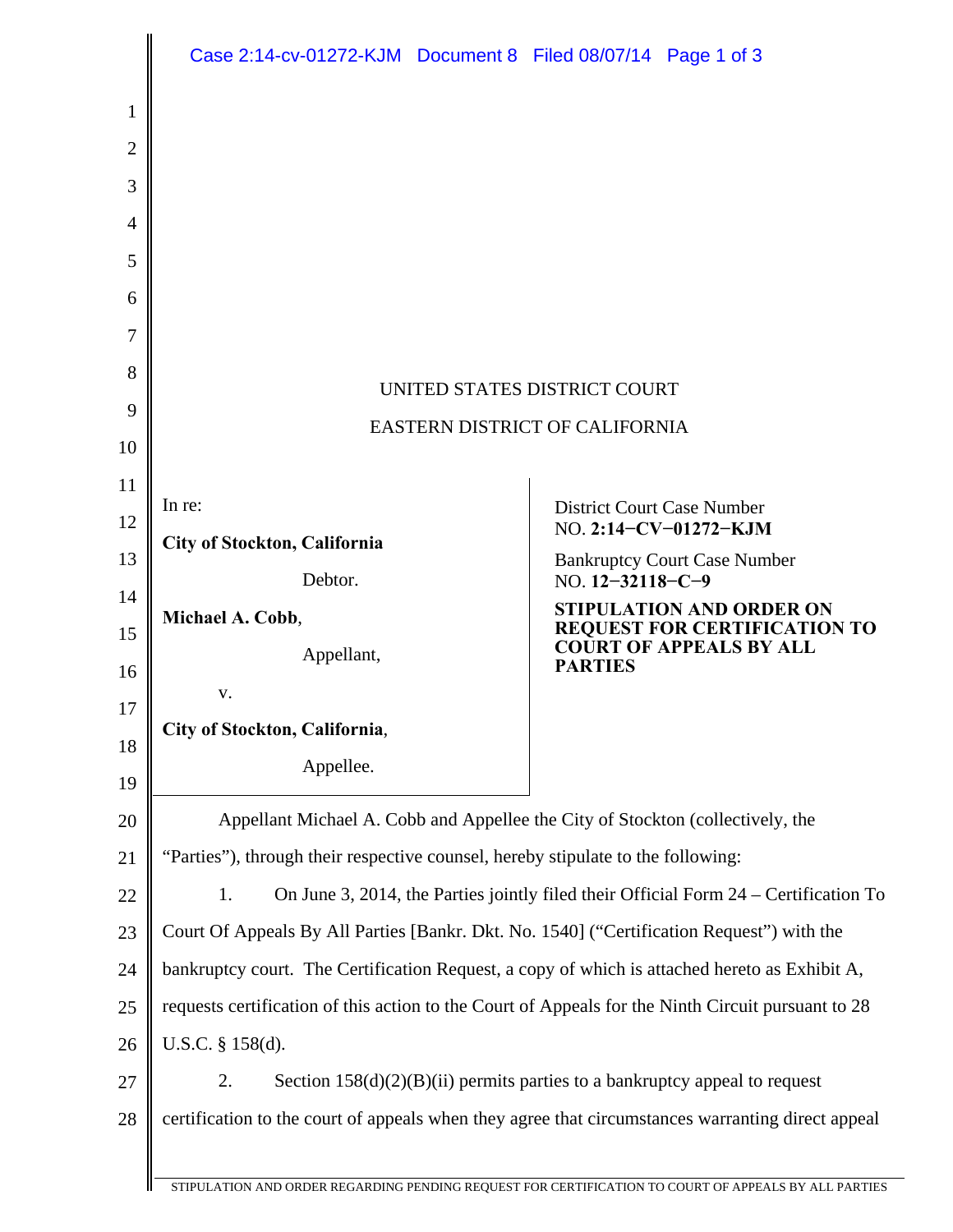## Case 2:14-cv-01272-KJM Document 8 Filed 08/07/14 Page 2 of 3

1

2

3

4

5

6

7

8

22

23

24

25

26

27

28

to the court of appeals are present. Upon such "request made by a majority of the appellants and a majority of the appellees," the court "shall make the certification" requested. *Id*. Certification in these circumstances is required and non-discretionary.

- 3. Federal Rule of Bankruptcy Procedure 8001(f)(3)(A) provides that the parties' request for certification "shall be filed . . . with the clerk of the court in which the matter is pending." For purposes of a request for certification of a bankruptcy appeal, Federal Rule of Bankruptcy Procedure 8007(b) provides that a matter is pending in the bankruptcy court until the record has been transmitted to the district court.
- 9 10 11 12 13 4. Although this action was pending in the bankruptcy court when the Parties filed the Certification Request, the record on appeal has now been transmitted to this Court with no action having been taken on the Certification Request. This Court is therefore now the court in which the matter is pending. The bankruptcy court clerk's Certificate Of Record To District Court Re: Bankruptcy Cases [Dkt. No. 3] is attached hereto as Exhibit B.
- 14 15 16 17 18 19 20 21 5. The undersigned respectfully renew their Certification Request before this Court, and request that the Court, pursuant to 28 U.S.C. § 158(d)(2)(B)(ii), and based on the information set forth in the Certification Request, enter the certification to the Court of Appeals for the Ninth Circuit. / / / / / /